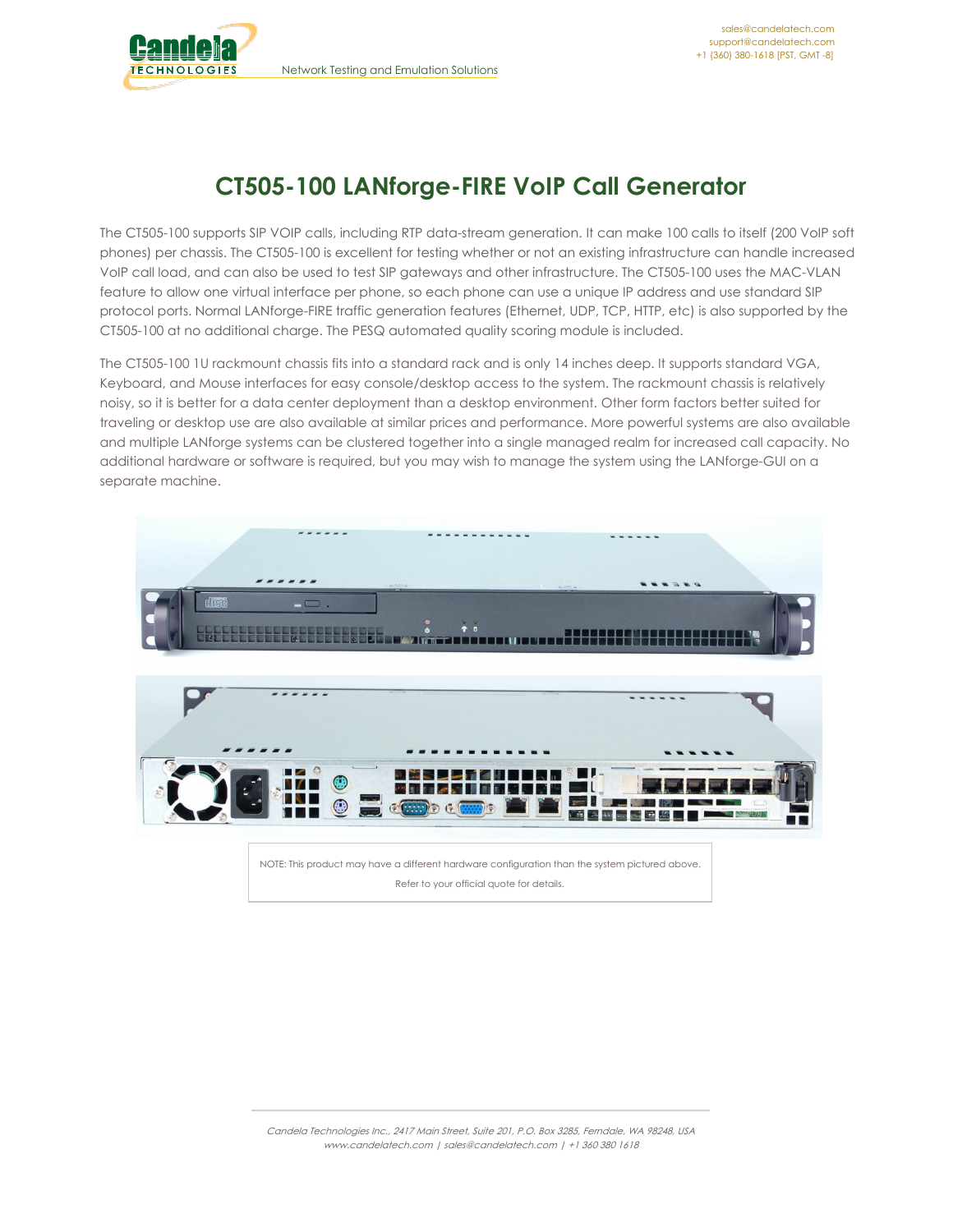#### **Example Network Diagram**



Candela Technologies Inc., 2417 Main Street, Suite 201, P.O. Box 3285, Ferndale, WA 98248, USA www.candelatech.com | sales@candelatech.com | +1 360 380 1618

## **Quick Start Guide**

- 1. Connect Management ethernet port to Management network or management PC. If connecting directly to a PC, an ethernet cross-over cable should be used. Or, connect VGA, Keyboard, and Mouse to the chassis and manage it locally.
- 2. Connect one traffic generating port to the downstream side of the device under test. This usually is considered the 'client' side of the network and will host most of the virtual interfaces.
- 3. Connect second traffic generating port to the upstream side of the device under test. Virtual interfaces may also be added here in order to emulate multiple servers.
- 4. Connect power plug to a standard US or European AC power source.
- 5. If managing remotely, install the LANforge-GUI on a separate management PC or Laptop. Windows and Linux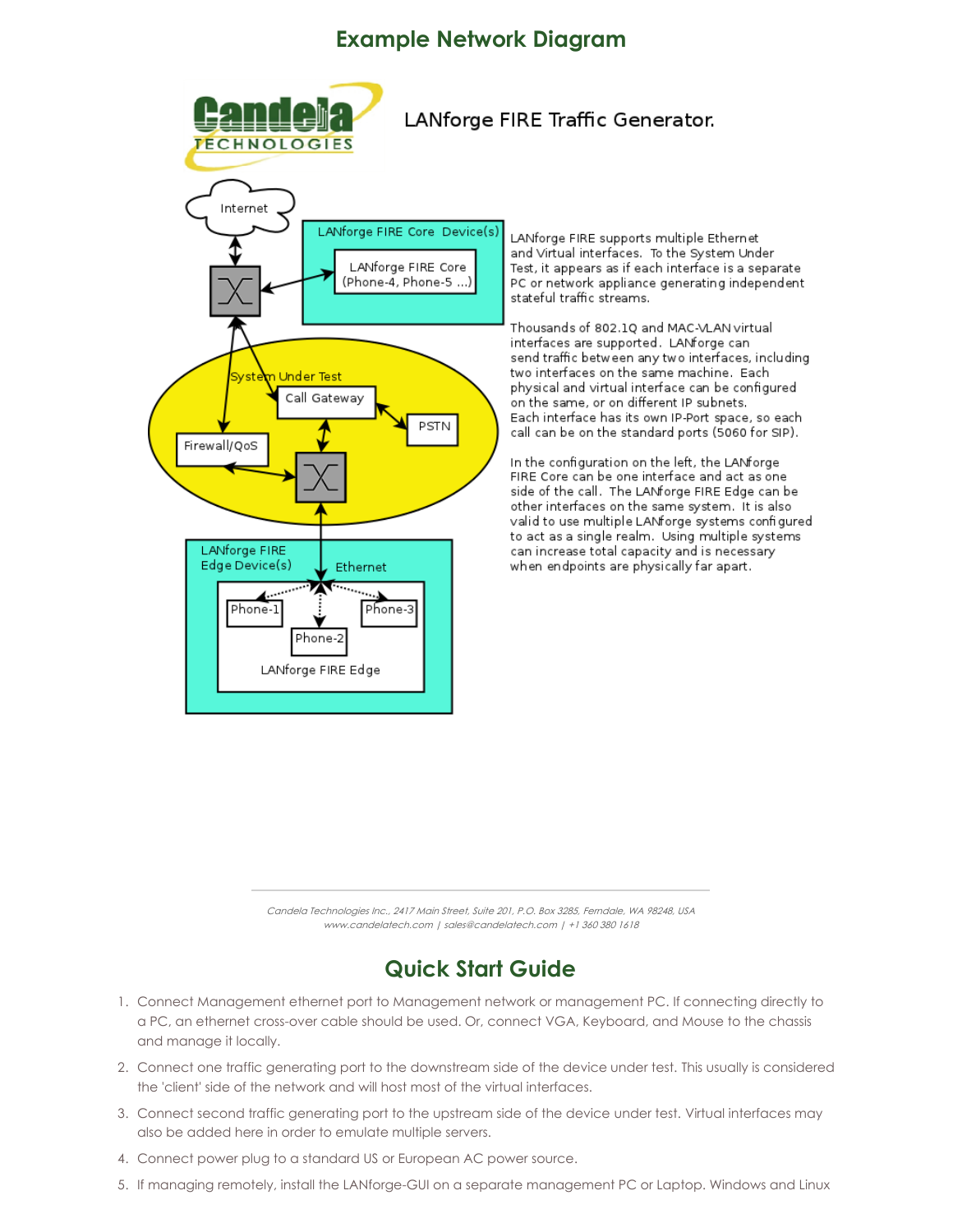GUIs are supported: Select the correct one from the CDROM or Candela Technologies Download page and install it.

- 6. The CT505-100 should now boot. If DHCP is enabled on the Management network, the CT505-100 will automatically acquire an IP address. If DHCP is not available, the IP address will be set to 192.168.1.101 by the LANforge scripts.
- 7. Start the LANforge-GUI on the management PC, or the CT505-100 server if managing locally, and click the 'Discover' button. It should find the CT505-100 appliance and add the IP address to the drop-down box in the Connect widget. Press 'Connect' and you will be connected to the CT505-100.
- 8. Select the Layer 3, VOIP/RTP, Layer 4-7 and other LANforge-FIRE related tabs in the GUI to see existing traffic connections and to modify them or add new ones. You can also view a real-time report of the test with the 'Display' button for some traffic types. Any modifications take place immediately after you click 'Submit'.

Candela Technologies Inc., 2417 Main Street, Suite 201, P.O. Box 3285, Ferndale, WA 98248, USA www.candelatech.com | sales@candelatech.com | +1 360 380 1618

### **LANforge-FIRE VoIP Call Generator Related Images**

**VoIP/RTP Connections**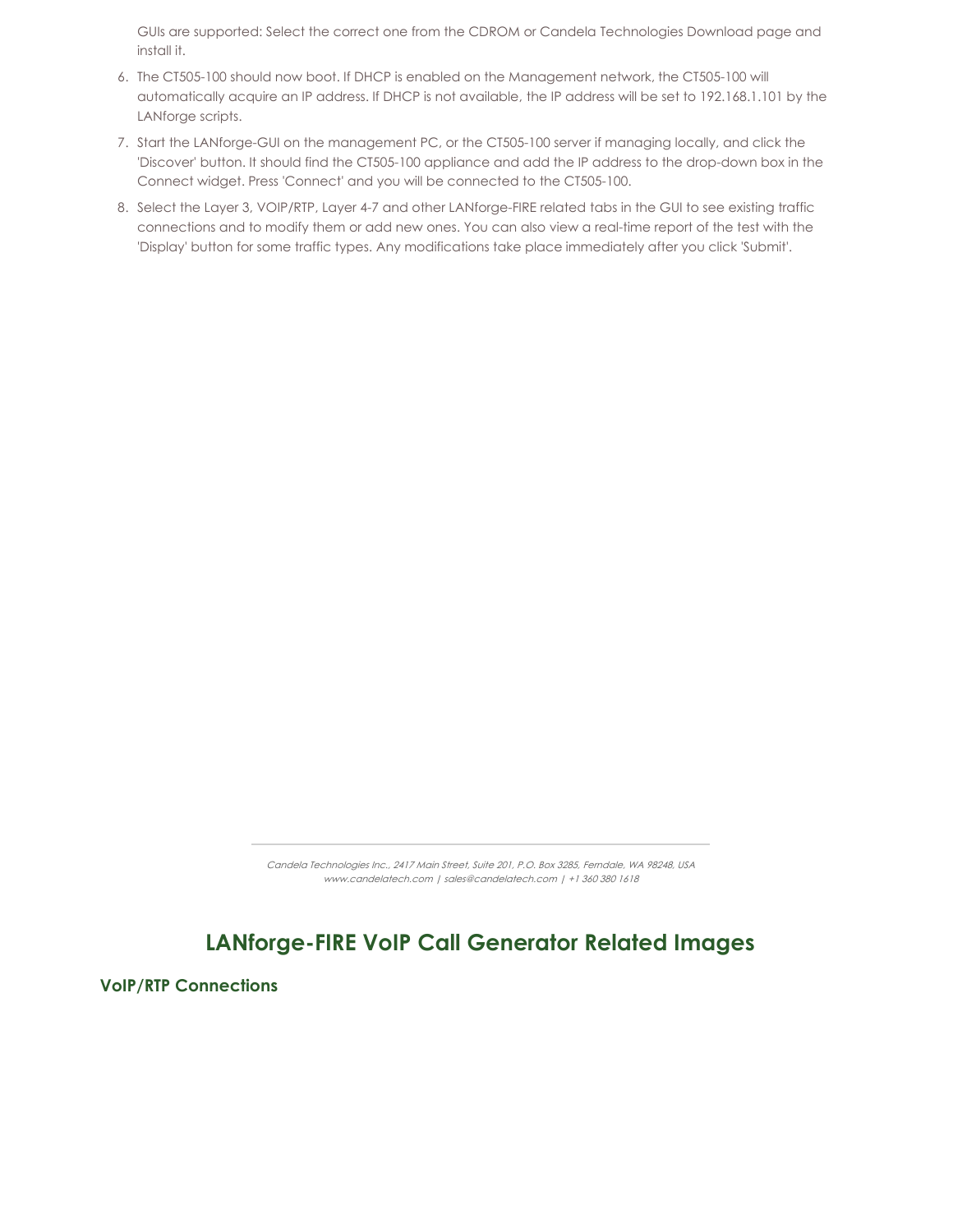| $\Box$<br>$\times$<br>LAN forge Manager<br>Version(5.2.4)<br>$\overline{a}$                                                                  |                                            |                                             |                                |                                                    |                                     |  |  |  |  |  |  |
|----------------------------------------------------------------------------------------------------------------------------------------------|--------------------------------------------|---------------------------------------------|--------------------------------|----------------------------------------------------|-------------------------------------|--|--|--|--|--|--|
| Control Reporting Tear-Off Help                                                                                                              |                                            |                                             |                                |                                                    |                                     |  |  |  |  |  |  |
|                                                                                                                                              | <b>Restart Manager</b>                     | Refresh                                     | <b>HELP</b>                    |                                                    |                                     |  |  |  |  |  |  |
| Generic<br><b>Test Mgr</b><br><b>Resource Mgr</b><br>Layer-4<br>L3 Endps<br><b>Status</b><br>Layer-3                                         | Serial Spans<br>VoIP/RTP<br>VolP/RTP Endps | PPP-Links<br><b>Event Log</b><br>Armageddon | Alerts<br>Port Mgr<br>WanLinks | Messages<br><b>Collision-Domains</b>               | File-IO                             |  |  |  |  |  |  |
| <b>Select All</b><br><b>Start</b><br>Stop<br>Quiesce<br>Clear<br>Rpt Timer: fast<br>(1 s)<br>Go Test Manager all<br>$\overline{\phantom{a}}$ |                                            |                                             |                                |                                                    |                                     |  |  |  |  |  |  |
| $ 0 - 200 $<br>View                                                                                                                          | $\overline{\phantom{a}}$ Go                |                                             | <b>Display</b><br>Create       | Modify                                             | <b>Delete</b>                       |  |  |  |  |  |  |
| Cross Connects for Selected Test Manager-                                                                                                    |                                            |                                             |                                |                                                    |                                     |  |  |  |  |  |  |
| State<br>Name<br>Type                                                                                                                        | Pkt $Tx \land -> B$ Pkt $Tx \land < -B$    | Rate $A->B$                                 |                                | Rate A<-B   Rx Drop % A   Rx Drop % B   Delay A->B | Delay $A < -B$<br>Jitt <sub>i</sub> |  |  |  |  |  |  |
| SIP/G.711u<br>arm-voip1<br>Stopped                                                                                                           | Ω<br>∩                                     |                                             | $\Omega$                       |                                                    | 0                                   |  |  |  |  |  |  |
| voip1<br>SIP/G.711u<br>Request Start (1)                                                                                                     | 3,980,926<br>3,992,527                     | 57,793                                      | 57,961<br>10.392               | 50<br>10.203                                       | 10                                  |  |  |  |  |  |  |
| voip2<br>SIP/G.711u<br>In progress                                                                                                           | 1,697<br>1,698                             | 53,349                                      | 53,380<br>0.118                | $\circ$<br>$\circ$                                 | 0                                   |  |  |  |  |  |  |
|                                                                                                                                              |                                            |                                             |                                |                                                    |                                     |  |  |  |  |  |  |
|                                                                                                                                              |                                            |                                             |                                |                                                    |                                     |  |  |  |  |  |  |
| ا کا<br>Logged in to: 192168 100 138:4002 as: Admin                                                                                          | $\parallel \parallel$                      |                                             |                                |                                                    | k                                   |  |  |  |  |  |  |

#### **VoIP Create/Modify Screen**

| $\Box$ alx<br><b>Create/Modify Cross Connect</b><br>$\frac{1}{2}$                                                                                                  |                               |                          |                                                                             |  |                                  |                                                                                 |             |                                     |                                 |                                |  |
|--------------------------------------------------------------------------------------------------------------------------------------------------------------------|-------------------------------|--------------------------|-----------------------------------------------------------------------------|--|----------------------------------|---------------------------------------------------------------------------------|-------------|-------------------------------------|---------------------------------|--------------------------------|--|
| <b>Cross Connect Information</b>                                                                                                                                   |                               |                          |                                                                             |  |                                  |                                                                                 |             |                                     |                                 |                                |  |
| call-01<br><b>CX Name:</b>                                                                                                                                         |                               |                          | Rpt Timer: default (5 s)<br><b>Test Manager</b><br>$\overline{\phantom{0}}$ |  |                                  | $\left \text{default} \cdot \text{tm}\right  \leq \left \text{CX Type:}\right $ |             | Voice - SIP<br>$\blacktriangledown$ |                                 |                                |  |
|                                                                                                                                                                    | @ Multi-Call                  | <b>O</b> Directed        |                                                                             |  | Min Call Duration (s) File       | $\blacktriangleright$ Max Ring Time (s):                                        | 20          |                                     | $\blacktriangleright$ Codec:    | G.711u<br>$\blacktriangledown$ |  |
|                                                                                                                                                                    | Continuous Call C Use Gateway |                          |                                                                             |  | Max Call Duration (s) File       | $\blacktriangleright$ Min Inter-Call Gap (s): 3                                 |             |                                     | ▼ Start Delay: 3                | $\blacktriangledown$           |  |
| 45 (45 sec)<br><b>INFINITE <math>\blacktriangledown</math> Max Inter-Call Gap (s): 3</b><br>$\overline{\phantom{a}}$<br>Don't Send RTP Number Of Calls<br>Duiesce: |                               |                          |                                                                             |  |                                  |                                                                                 |             |                                     |                                 |                                |  |
|                                                                                                                                                                    |                               |                          |                                                                             |  |                                  |                                                                                 |             |                                     |                                 |                                |  |
| <b>TX Endpoint (endpoint A)</b>                                                                                                                                    |                               |                          |                                                                             |  |                                  |                                                                                 |             |                                     |                                 |                                |  |
| <b>Endp Name:</b>                                                                                                                                                  | call-01-A<br>h.               | $\overline{\phantom{a}}$ | □ UnManaged                                                                 |  | $\nabla$ Bind SIP                | <b>UDP Port</b>                                                                 | <b>AUTO</b> |                                     | <b>Tx File</b>                  | media/female voice 8khz.wav    |  |
| Shelf:<br>Resource:                                                                                                                                                | 1 (brent-6port)               |                          | Don't Answer                                                                |  | $\Box$ Record                    | <b>SIP Port</b>                                                                 | 5060        |                                     | <b>Destination:</b>             | <b>AUTO</b>                    |  |
| Port:                                                                                                                                                              | 3 (eth2)                      | $\checkmark$             | Rcv Call                                                                    |  | □ Enable PESQ                    | <b>IP ToS:</b>                                                                  | Best Effort | (0)                                 | Speaker<br>$\blacktriangledown$ | dev/audio                      |  |
| IP Addr:                                                                                                                                                           | <b>AUTO</b>                   | $\blacktriangledown$     | $\Box$ No Tunneling                                                         |  | Play to speaker Socket Priority: |                                                                                 | O           |                                     | Call Gateway: AUTO              |                                |  |
| Phone #                                                                                                                                                            | <b>AUTO</b>                   |                          | □ No Fast Start                                                             |  | $\Box$ VAD                       | VAD Delay(ms)                                                                   | 250         |                                     | <b>Record File</b>              | <b>AUTO</b>                    |  |
| <b>Display Name:</b>                                                                                                                                               | <b>AUTO</b>                   |                          | Single Codec                                                                |  | Override SDP                     | <b>VAD Force Send</b>                                                           | 3000        |                                     | PESQ Server:                    | 127.0.0.1:3998                 |  |
| <b>Auth User Name:</b>                                                                                                                                             | <b>AUTO</b>                   |                          |                                                                             |  |                                  | litter Buffer:                                                                  | 8           |                                     | Ouiesce:                        | 45 (45 sec)                    |  |
| <b>Reg Expire:</b>                                                                                                                                                 | 300                           | $\blacktriangledown$     |                                                                             |  |                                  |                                                                                 |             |                                     |                                 |                                |  |
|                                                                                                                                                                    |                               |                          |                                                                             |  |                                  | <b>RX Endpoint (endpoint B)</b>                                                 |             |                                     |                                 |                                |  |
| <b>Endp Name:</b>                                                                                                                                                  | call-01-B                     |                          | <b>UnManaged</b>                                                            |  | $V$ Bind SIP                     | <b>UDP Port</b>                                                                 | AUTO        |                                     | <b>Tx File</b>                  | media/female voice 8khz.wav    |  |
| Shelf:                                                                                                                                                             |                               | $\overline{\phantom{a}}$ | Don't Answer                                                                |  | $\Box$ Record                    | <b>SIP Port</b>                                                                 | 5060        |                                     | <b>Destination:</b>             | <b>AUTO</b>                    |  |
| <b>Resource:</b>                                                                                                                                                   | 1 (brent-6port)               | $\overline{\mathbf{v}}$  | $V$ Rcv Call                                                                |  | □ Enable PESQ                    | <b>IP ToS:</b>                                                                  | Best Effort | (0)                                 | $\blacktriangledown$<br>Speaker | dev/audio                      |  |
| Port:                                                                                                                                                              | 4 (eth3)                      | $\overline{\mathbf{v}}$  |                                                                             |  |                                  |                                                                                 |             |                                     |                                 |                                |  |
| IP Addr:<br>Phone #                                                                                                                                                | <b>AUTO</b><br><b>AUTO</b>    | $\overline{\phantom{a}}$ | $\Box$ No Tunneling                                                         |  | Play to speaker Socket Priority: |                                                                                 | ١o          |                                     | Call Gateway:                   | <b>AUTO</b>                    |  |
| <b>Display Name:</b>                                                                                                                                               | <b>AUTO</b>                   |                          | □ No Fast Start                                                             |  | $\blacksquare$ VAD               | VAD Delay(ms)                                                                   | 250         |                                     | <b>Record File</b>              | <b>AUTO</b>                    |  |
| <b>Auth User Name:</b>                                                                                                                                             | <b>AUTO</b>                   |                          | Single Codec                                                                |  | Override SDP                     | <b>VAD Force Send</b>                                                           | 3000        |                                     | <b>PESO Server:</b>             | 127.0.0.1:3998                 |  |
| <b>Reg Expire:</b>                                                                                                                                                 | 300                           | $\blacktriangledown$     |                                                                             |  |                                  | <b>Jitter Buffer:</b>                                                           | 8           |                                     | Quiesce:                        | 45 (45 sec)                    |  |
|                                                                                                                                                                    |                               |                          |                                                                             |  |                                  |                                                                                 |             |                                     |                                 |                                |  |
| <b>Batch-Create</b><br>OK<br>Refresh<br>Cancel<br><b>Apply</b>                                                                                                     |                               |                          |                                                                             |  |                                  |                                                                                 |             |                                     |                                 |                                |  |

Candela Technologies Inc., 2417 Main Street, Suite 201, P.O. Box 3285, Ferndale, WA 98248, USA www.candelatech.com | sales@candelatech.com | +1 360 380 1618

### **Software Features**

#### **LANforge VoIP/RTP Call Generator Feature Highlights.**

- 1. SIP protocol used for call management.
	- 1. SIP over UDP is supported on both Windows and Linux.
	- 2. Can use directed mode, where VoIP phones call directly to themselves.
	- 3. Can also use Gateway mode where the VoIP phones register with a SIP gateway.
	- 4. SIP authentication is supported.
- 2. RTP protocol used for streaming media transport, and supports the following CODECS. More codecs may be supported in the future.
	- 1. G.711u: 64 kbps data stream, 50 packets per second.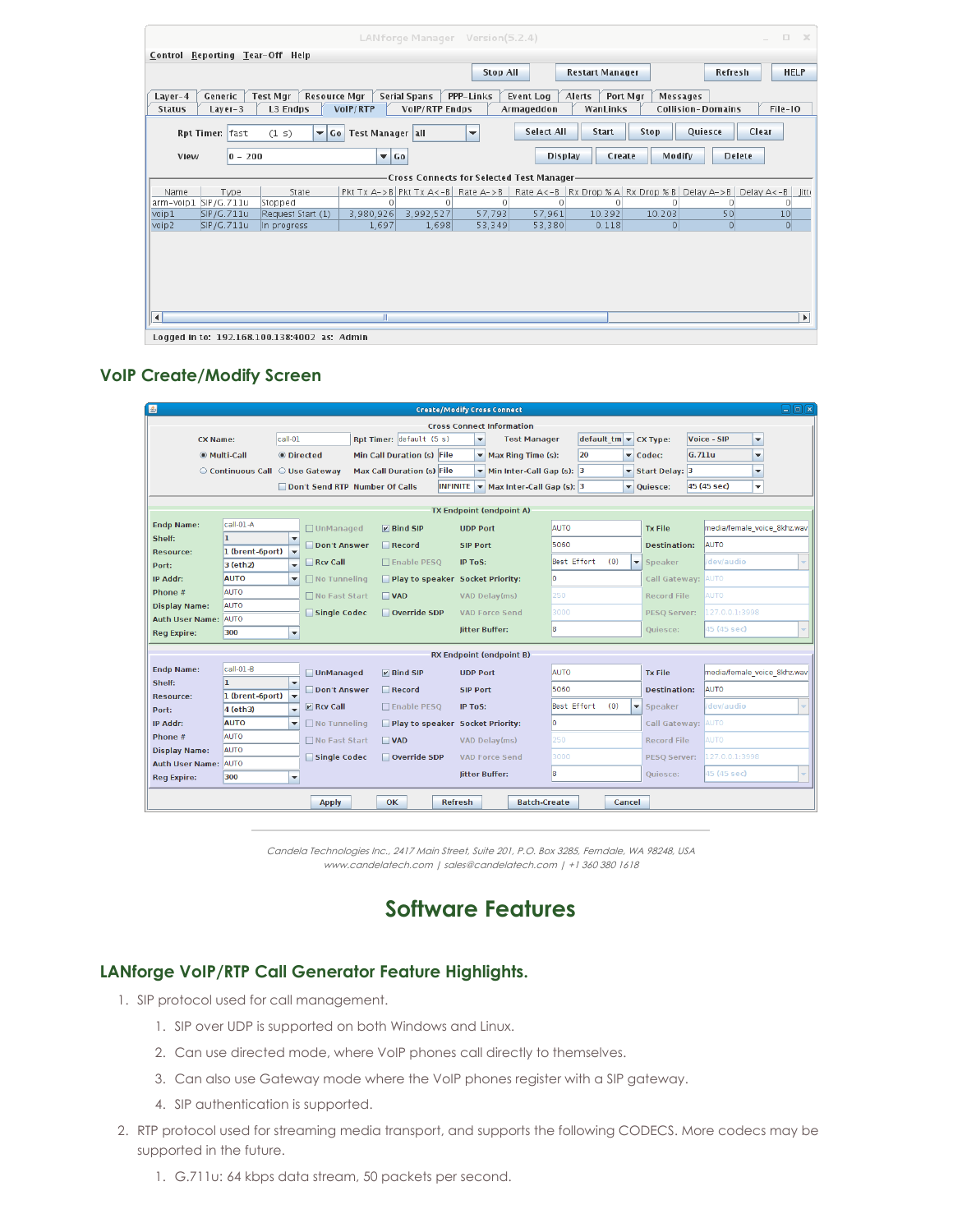- 2. Speex: 16 kbps data stream, 50 packets per second, [www.speex.org](http://www.speex.org) (Linux ONLY).
- 3. G.726-16: 16 kbps data stream, 50 packets per second.
- 4. G.726-24: 24 kbps data stream, 50 packets per second.
- 5. G.726-32: 32 kbps data stream, 50 packets per second.
- 6. G.726-40: 40 kbps data stream, 50 packets per second.
- 7. G.729a: 8 kbps data stream, 50 packets per second.
- 8. NONE: A messaging-only configuration is supported.
- 3. Supports PESQ automated voice quality testing.
- 4. RTCP protocol used for streaming media statistics (SIP only).
- 5. Each LANforge VoIP/RTP endpoint can play from a wav file and record to a separate wav file. Almost any sound file can be converted to the correct wav file format with tools bundled with LANforge. Sample voice files are included.
- 6. Current benchmarks show support for 280 or more emulated VoIP phones per high-end machine.
- 7. LANforge VoIP/RTP endpoints can call other LANforge endpoints or third party SIP phones like Cisco and Grandstream. Third party phones can also call LANforge endpoints and hear the WAV file being played.

Candela Technologies Inc., 2417 Main Street, Suite 201, P.O. Box 3285, Ferndale, WA 98248, USA www.candelatech.com | sales@candelatech.com | +1 360 380 1618

#### **LANforge VoIP/RTP Call Generator Feature Highlights.**

- 1. Supports real-world protocols:
	- 1. Layer 2: Raw-Ethernet.
	- 2. 802.1Q VLANs.
	- 3. PPPoE: Integrated PPPoE support.
	- 4. Layer 3: IPv4, IPv6, UDP/IP, IGMP Multicast UDP, TCP/IP.
	- 5. Layer 4-7: FTP, HTTP, HTTPS, TFTP, SFTP, SCP
	- 6. Layer 4-7: VOIP Call Generator (SIP, RTP, RTCP).
	- 7. Layer 4-7: TELNET, PING, DNS, SMTP, NMAP (via add-on script).
	- 8. File-IO: NFSv3, NFSv4, CIFS, iSCSI.
- 2. Supports up to 1000 concurrent TCP connections with base license package.
- 3. The CT505-100 is able to support 100 calls and 1Gbps or more of regular network traffic, depending on protocol mix and speed of the network under test. The portable chassis configurations may run at different speeds than the 1U rackmount systems.
- 4. Hardware supports over 10,000 TCP connections on a single machine, but base license package includes 1000 licenses. Contact sales for additional licenses.
- 5. Supports real-world compliance with ARP protocol.
- 6. Supports ToS (QoS) settings for TCP/IP and UDP/IP connections.
- 7. Uses publicly available Linux and Windows network stacks for increased standards compliance.
- 8. Utilizes [libcurl](http://curl.haxx.se/libcurl/) for FTP, HTTP and HTTPS (SSL), TFTP and SCP protocols.
- 9. Supports file system test endpoints (NFS, CIFS, and iSCSI file systems, too!). File system mounts can use the virtual interface feature for advanced testing of file server applications.
- 10. Supports custom command-line programs, such as telnet, SMTP, and ping.
- 11. Comprehensive traffic reports include: Packet Transmit Rate, Packet Receive Rate, Packet Drop %, Transmit Bytes, Receive Bytes, Latency, Jitter, various Ethernet driver level counters, and much more.
- 12. Supports generation of reports that are ready to be imported into your favorite spread-sheet.
- 13. Allows packet sniffing and network protocol decoding with the integrated [Wireshark](http://www.wireshark.org) protocol sniffer.
- 14. GUI runs as Java application on Linux, MAC and Microsoft Operating Systems (among others).
- 15. GUI can run remotely, even over low-bandwidth links to accommodate the needs of the users.